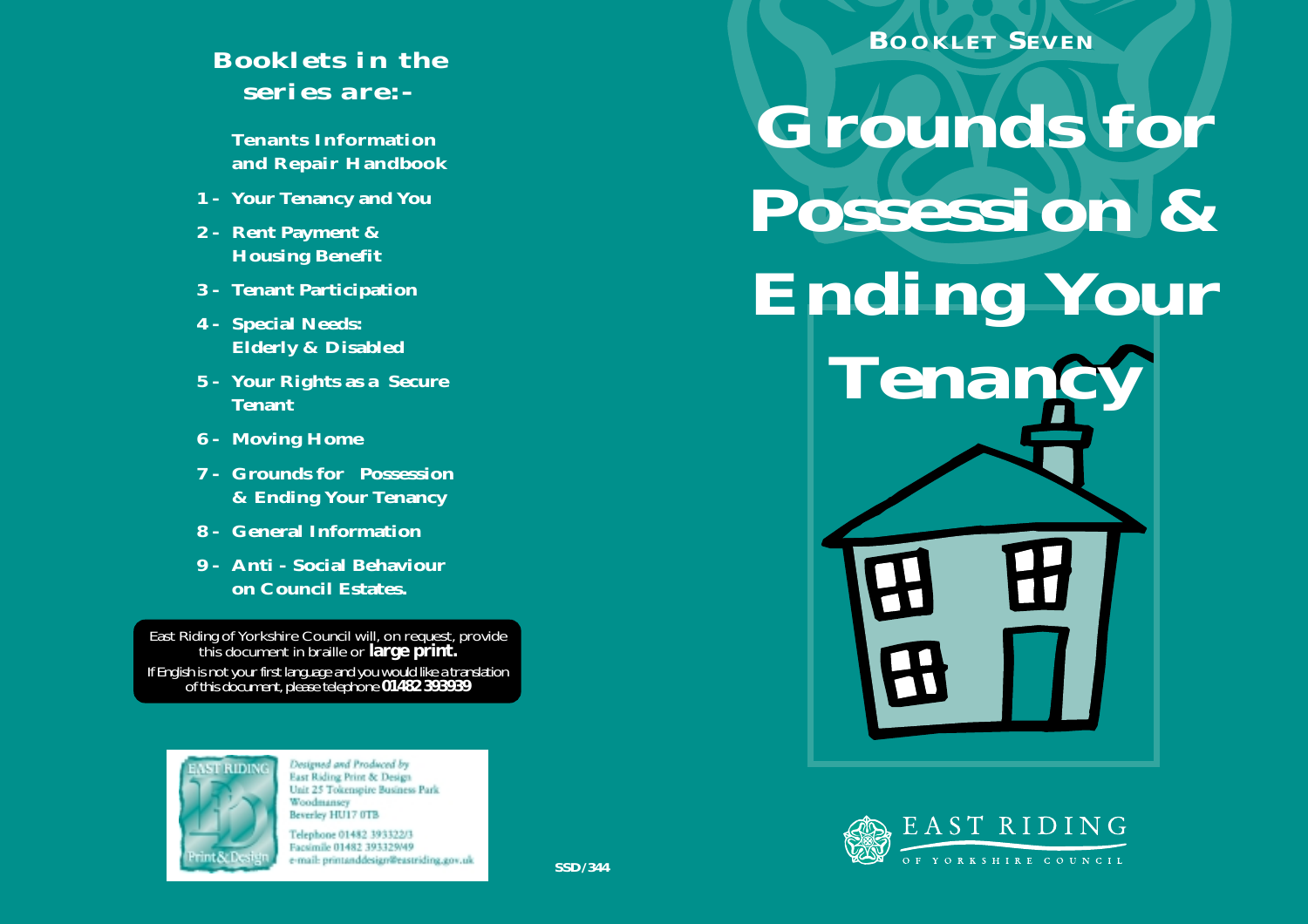

## *Grounds for Possession*

On a serious note, the grounds which the council can use for regaining possession of your Secure Tenancy are set out in the Housing Act 1995 (Statutory Grounds ). You can view a copy by contacting any of the Area Housing Offices. They are as follows:-

- 1. Failing to pay rent or breaking some other condition of your tenancy agreement.
- 2. You (the Tenant) or a person living in or visiting your house
	- a) has been guilty of behaviour which has or is likely to cause nuisance or annoyance to a person living or visiting your home or
	- b) has been convicted of
		- (i) using your home for immoral or illegal purposes, or
		- (ii) an arrestable offence committed in, or in the locality of, your home
- 2a. Your home was occupied by a married couple or a couple living together as husband and wife and a) one or both of the partners is a tenant of the home, but one partner has left because of

violence or threats of violence by the other towards -

- i) that partner, or
- ii) a member of the family who has been living with that partner at the time and -
- b) the court is satisfied that the partner who has left is unlikely to return.
- 3. Damaging your home or other parts used by other tenants, or if caused by a lodger or sub-tenant, failing to take steps to remove such persons.
- 4. Damaging furniture provided by the Council, or if caused by a lodger or sub-tenant, failing to take steps to remove such persons.
- 5. Getting your tenancy by making false statements.
- 6. Getting your tenancy, via assignment, through giving or receiving financial inducement with an exchange.
- 7. Where your home is within the boundaries of an operational building (such as a school) and your behaviour is not desirable

1